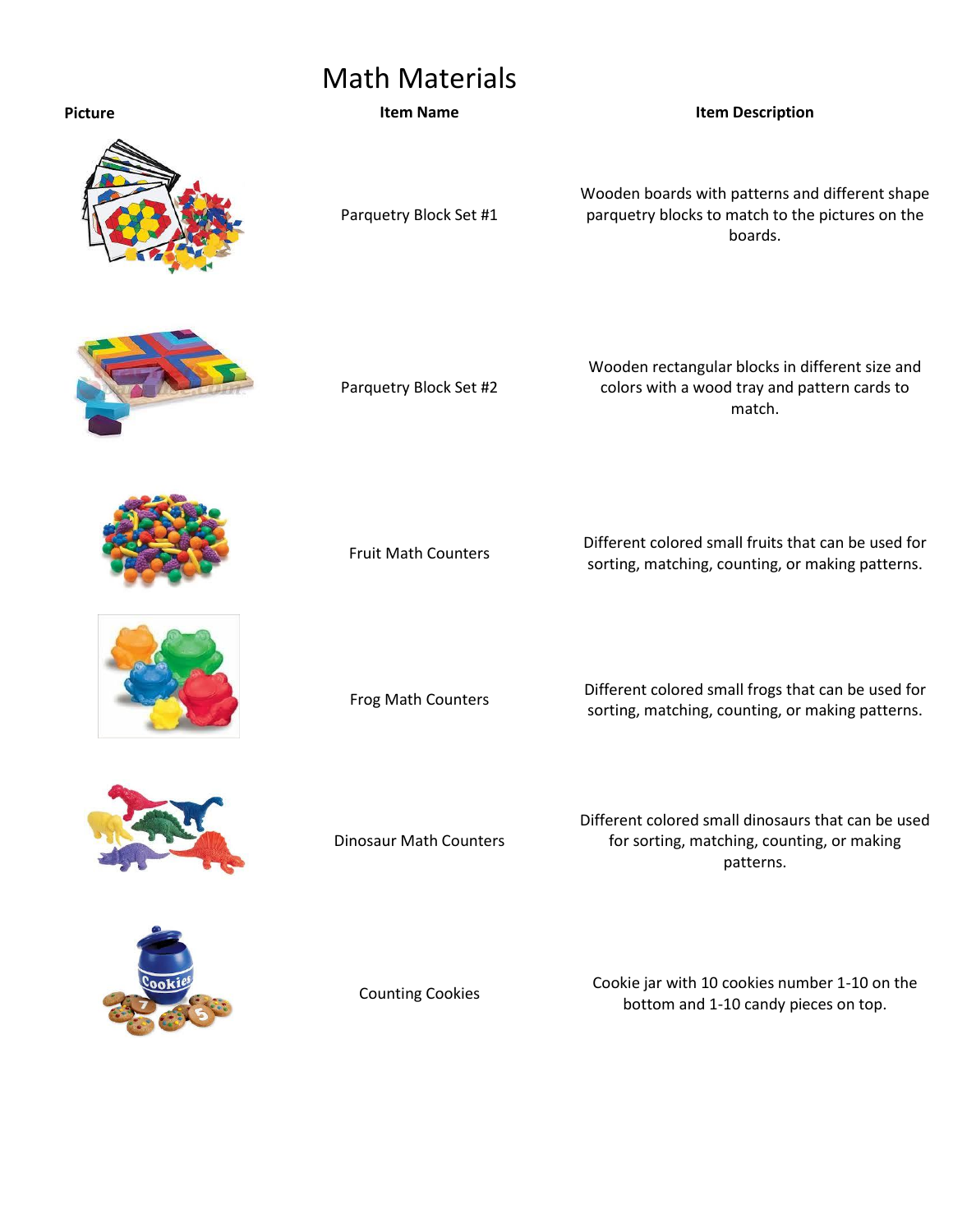

Number 1-20 Matching Puzzles

20 2-piece puzzles with numbers 1-20 on one piece and the corresponding amount of objects on the other piece.



Number Peg Boards Individual peg boards numbered 1-20 and pegs to put in the peg boards



Large Wooden Bear Dominoes 2 sets of 20 large different color bear dominoes numbered 1-20



Number Tiles

Small tiles with numbers 1-9 and addition, subtraction, division, multiplication, and equals signs.



ABC and Number Magnets **Alphabet and number magnets.** 



Inch by Inch Measuring Kit Book "Inch by Inch", 2 inchworm rulers, and a bag of inch square tiles.



Logical Sequencing Cards- Dangers! 12 sets of 4 sequencing cards showing different types of dangers (house fire, falling, etc)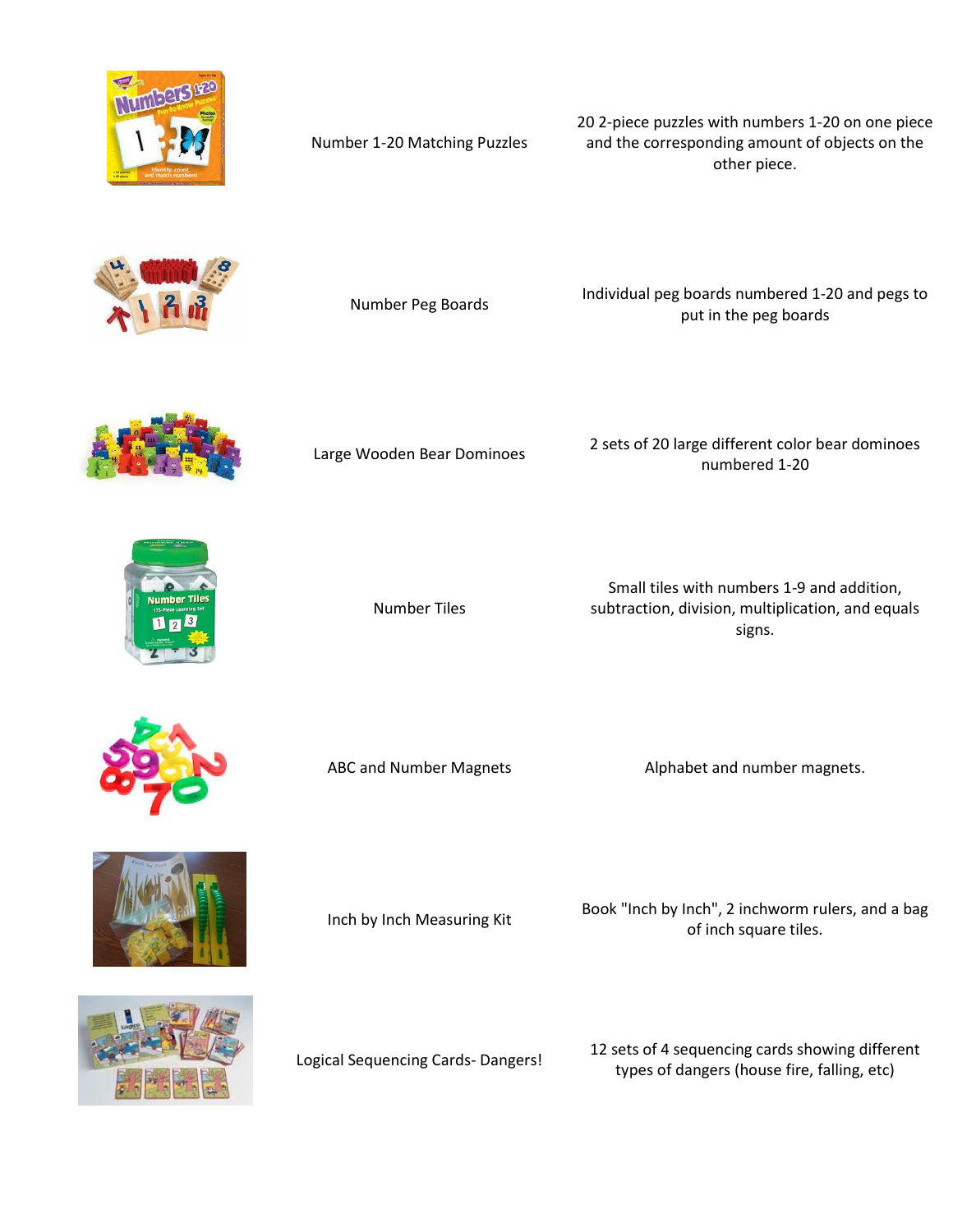

What Do You See? Colors Color Matching Game with three ways to play. Flamingo card is missing.



Elephants Never Forget! Memory Matching Game

Memory game that can also be played as a sorting game.



Winnie the Pooh shape and color flashcards

Winnie the pooh flashcards with a color and shape on each card.



Money Flashcards Flashcards with coins on one side and the coin<br>Money Flashcards amounts on the other side.



Sorting Trays **Assembly 1** and the 4 different sorting trays



Snail Measuring Tape Small snail shaped measuring tape



Large Measuring Tape Large measuring tape with handle and crank to<br>
unind measuring tape hask in wind measuring tape back in.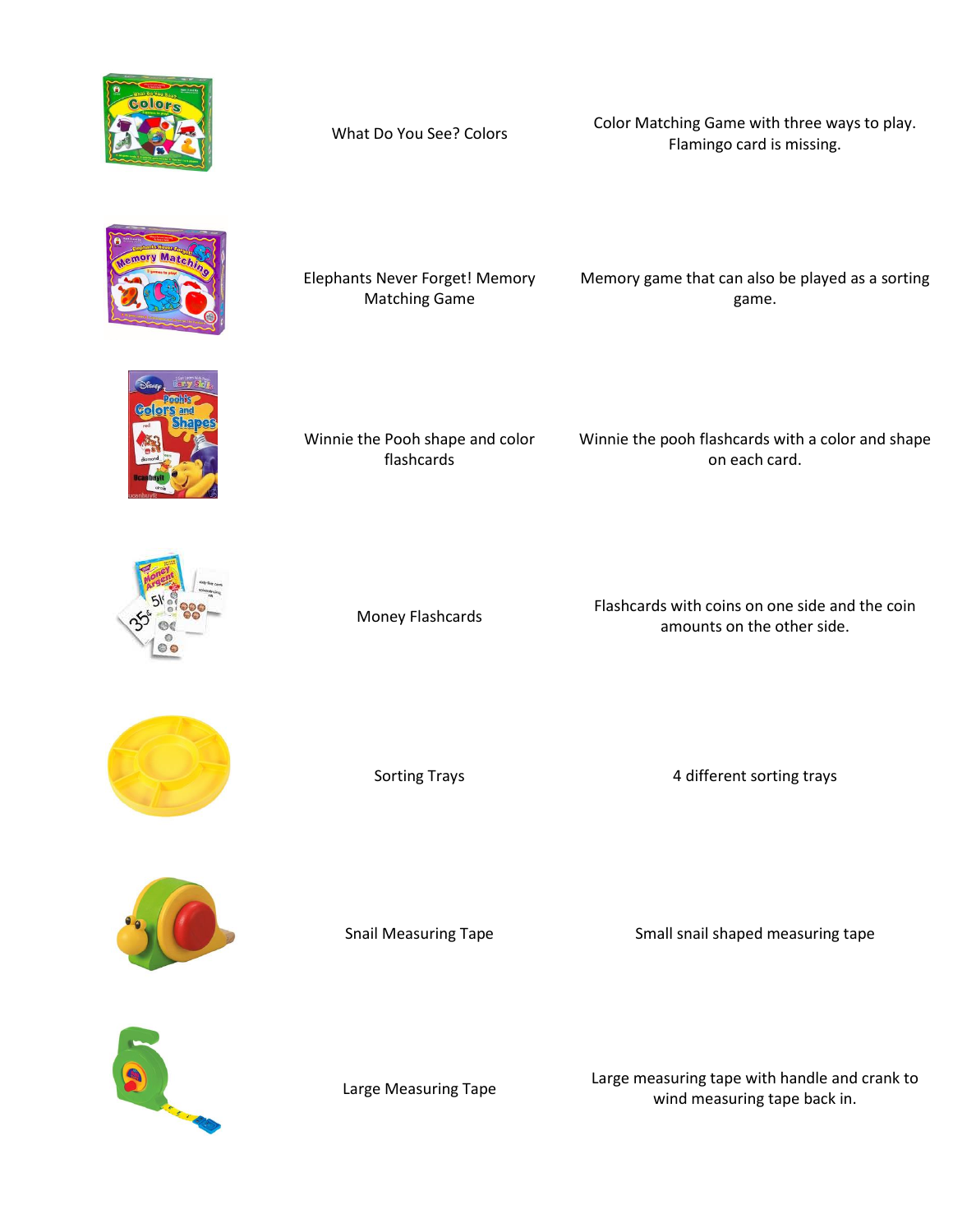

Balance Scale Scale Scale with two containers on each end for balancing and comparing quantities.



Weight Scale Scale used to weigh small objects.











Bear Pattern Matching Game

Game patterns and bear cards to match the patterns. Includes 6 pattern cards and 24 bear cards. (handmade game)

Snowflake Sorting Game Snowflakes number 1-10 to sort and put in order. (handmade game)

Bob the Builder Puzzle Game Puzzle matching game with Bob's tools.

Food Magnet Game

Magnetic board with food magnets that can be used to play different types of sorting/matching games. Includes one magnet board and 37 food magnets.

Leaves/Fruit Matching Game Three placemats with leaves/fruits and pieces to match to them.